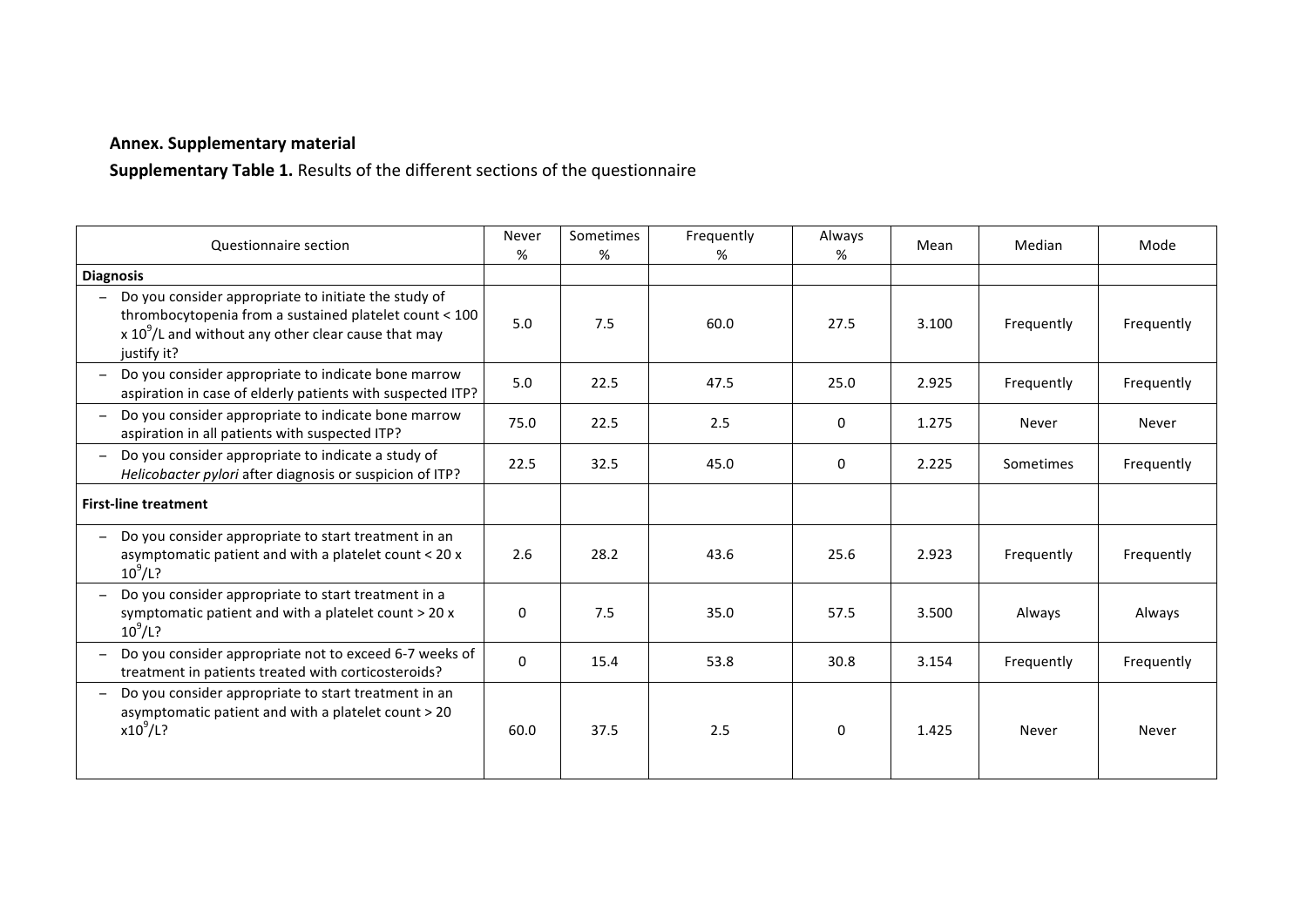| Questionnaire section                                                                                                                                            | Never<br>% | Sometimes<br>% | Frequently<br>% | Always<br>% | Mean  | Median                 | Mode       |
|------------------------------------------------------------------------------------------------------------------------------------------------------------------|------------|----------------|-----------------|-------------|-------|------------------------|------------|
| <b>First-treatment (continued)</b>                                                                                                                               |            |                |                 |             |       |                        |            |
| Do you consider appropriate to start treatment in a<br>patient aged > 65 years without comorbidities?                                                            | 15.0       | 47.5           | 25.0            | 12.5        | 2.350 | Sometimes              | Sometimes  |
| Do you consider appropriate to state that<br>dexamethasone involves any advantage for the patient<br>over prednisone in the first-line treatment of ITP?         | 15.4       | 48.7           | 35.9            | 0           | 2.205 | Sometimes              | Sometimes  |
| Do you consider appropriate to maintain treatment with<br>corticosteroids at a dose of ≤ 5 mg chronically?                                                       | 56.4       | 38.5           | 5.1             | 0           | 1.487 | Never                  | Never      |
| Do you consider appropriate to select immunoglobulins<br>as a treatment of choice in a patient with ITP with<br>absence of bleeding?                             | 94.9       | 2.6            | 2.6             | 0           | 1.077 | Never                  | Never      |
| Do you consider appropriate to re-treat a patient with<br>corticosteroids within the first 6 months after relapse?                                               | 10.3       | 53.8           | 30.8            | 5.1         | 2.308 | Sometimes              | Sometimes  |
| If a decrease in platelet count during gradual reduction<br>of corticosteroids is observed, do you consider it<br>appropriate to increase the dose of treatment? | 28.2       | 56.4           | 15.4            | 0           | 1.872 | Sometimes              | Sometimes  |
| Do you consider appropriate to use steroids in a patient<br>with chronic ITP who had never needed treatment?                                                     | 43.6       | 15.4           | 28.2            | 12.8        | 2.103 | Sometimes              | Never      |
| <b>Second-line treatment</b>                                                                                                                                     |            |                |                 |             |       |                        |            |
| Do you consider appropriate to indicate bone marrow<br>aspiration before starting second-line treatment?                                                         | 15.0       | 17.5           | 42.5            | 25.0        | 2.775 | Frequently             | Frequently |
| Do you consider appropriate to use thrombopoietin<br>analogues in second-line treatment before<br>splenectomy?                                                   | 0          | 45.0           | 52.5            | 2.50        | 2.575 | Frequently             | Frequently |
| Do you consider appropriate to indicate<br>thromboembolic prophylaxis during 2 to 4 weeks after<br>splenectomy, if safe platelet levels are maintained?          | 7.5        | 7.5            | 35.0            | 50.0        | 3.275 | Frequently -<br>Always | Always     |
| <b>Second-line treatment (continued)</b>                                                                                                                         |            |                |                 |             |       |                        |            |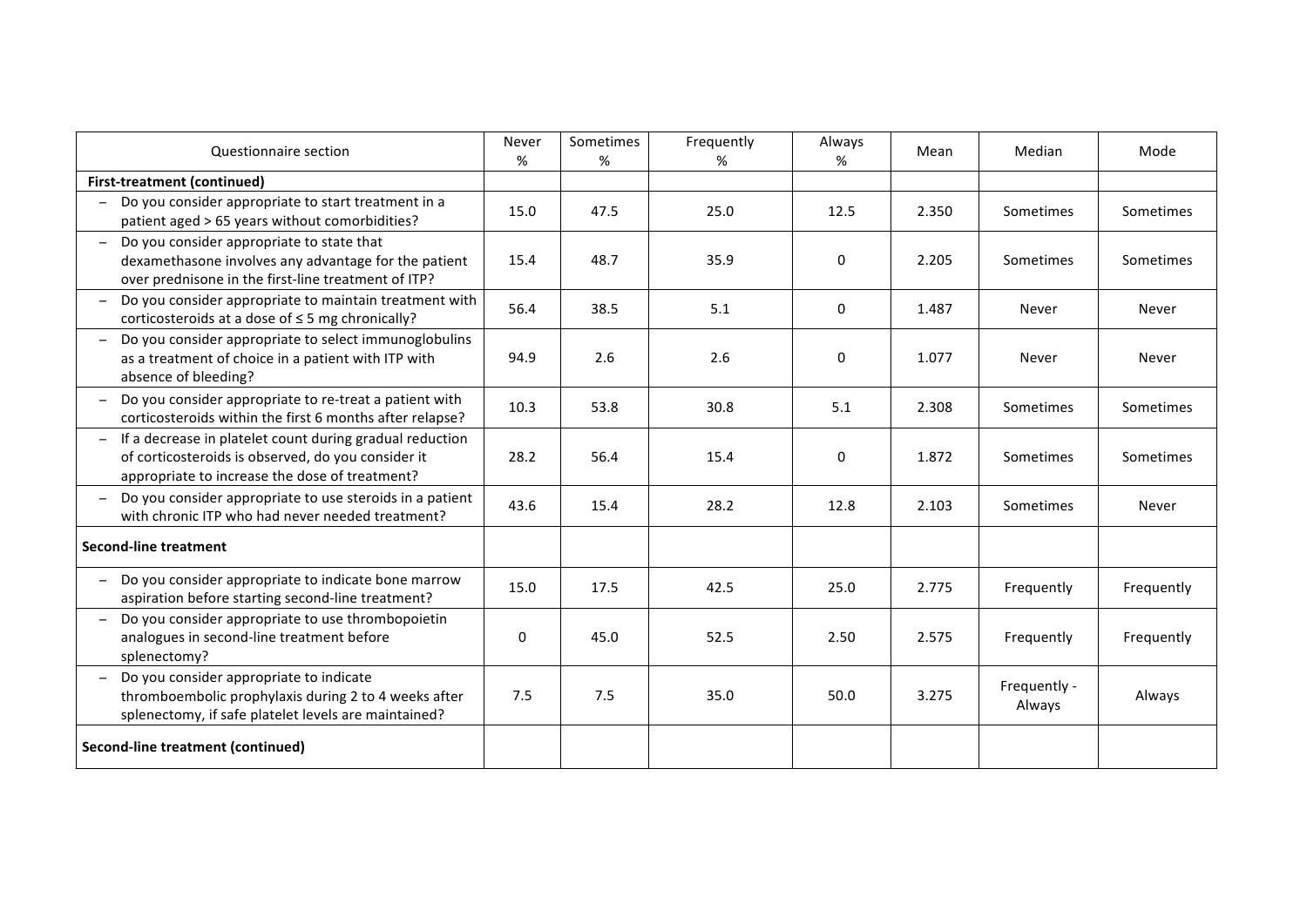| Questionnaire section                                                                                                                                                                     | Never<br>%  | Sometimes<br>% | Frequently<br>% | Always<br>% | Mean  | Median              | Mode       |
|-------------------------------------------------------------------------------------------------------------------------------------------------------------------------------------------|-------------|----------------|-----------------|-------------|-------|---------------------|------------|
| Do you consider appropriate to state that the platelet<br>threshold to maintain the minimum dose of<br>thrombopoietin analogues is $>$ 50 x 10 <sup>9</sup> /L?                           | 5.0         | 32.5           | 42.5            | 20.0        | 2.775 | Frequently          | Frequently |
| Do you consider appropriate in patients treated with a<br>thrombopoietin analogue with a sustained platelet<br>count > 100 x $10^9$ /L, to gradually reduce the dose until<br>withdrawal? | 2.6         | 20.5           | 53.8            | 23.1        | 2.974 | Frequently          | Frequently |
| In case of treatment failure with a thrombopoietin<br>analogue, do you consider it adequate to start a new<br>line of treatment with another thrombopoietin<br>analogue?                  | 0           | 7.7            | 69.2            | 23.1        | 3.154 | Frequently          | Frequently |
| Do you consider adequate to swift to second-line<br>treatment in a patient treated with corticosteroids<br>presenting relapse within the first year after response?                       | 23.1        | 38.5           | 33.3            | 5.1         | 2.205 | Sometimes           | Sometimes  |
| Do you consider appropriate to perform a bone marrow<br>biopsy before starting second-line treatment?                                                                                     | 40.0        | 35.0           | 20.0            | 5.0         | 1.900 | Sometimes           | Never      |
| Do you consider appropriate to consider a splenectomy<br>if, after 12 months of treatment, the platelet count has<br>not increased up to safe levels?                                     | 5.0         | 50.0           | 45.0            | 0           | 2.400 | Sometimes           | Sometimes  |
| Do you consider appropriate to indicate platelet<br>antiaggregants if there is a sustained platelet count ><br>500 x $10^9$ /L?                                                           | 50.0        | 30.0           | 17.5            | 2.5         | 1.725 | Never-<br>Sometimes | Never      |
| Do you consider appropriate to check the minimum<br>effective dose in patients treated with thrombopoietin<br>analogues with a platelet count < $50 \times 10^9 / L$ ?                    | 33.3        | 28.2           | 30.8            | 7.7         | 2.128 | Sometimes           | Never      |
| Do you consider appropriate to use rituximab after<br>failure of treatment with thrombopoietin analogues?                                                                                 | 7.7         | 56.4           | 33.3            | 2.7         | 2.308 | Sometimes           | Sometimes  |
| PERSISTENT ITP AND REFRACTORY PATIENTS                                                                                                                                                    |             |                |                 |             |       |                     |            |
| Do you consider appropriate to start a line of treatment<br>with thrombopoietin analogues in patients with                                                                                | $\mathbf 0$ | 2.5            | 62.5            | 35.0        | 3.325 | Frequently          | Frequently |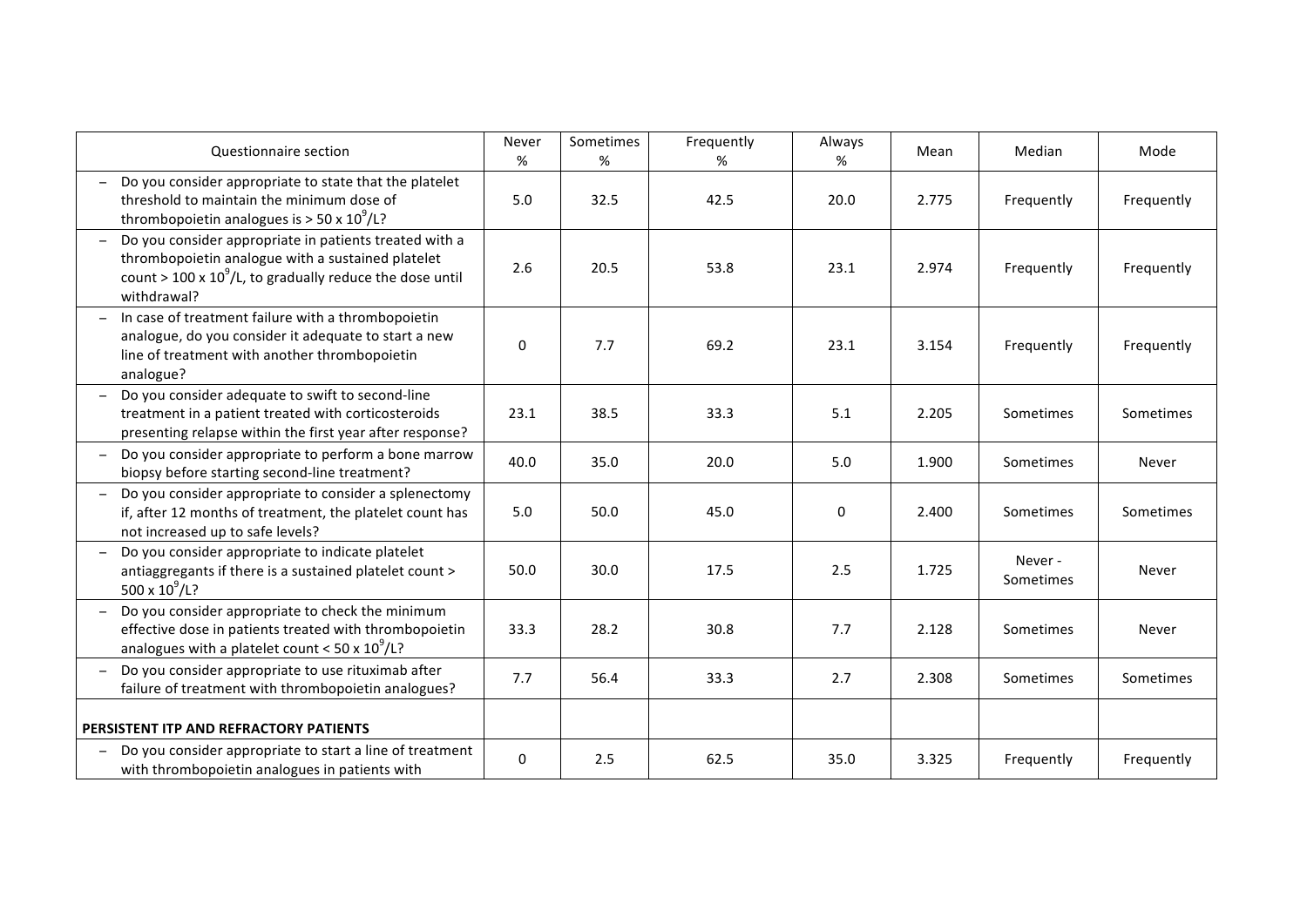| Questionnaire section                                                                                                                                                                                                                                                                                                         | Never<br>% | Sometimes<br>% | Frequently<br>% | Always<br>% | Mean  | Median     | Mode       |
|-------------------------------------------------------------------------------------------------------------------------------------------------------------------------------------------------------------------------------------------------------------------------------------------------------------------------------|------------|----------------|-----------------|-------------|-------|------------|------------|
| persistent ITP without response to corticosteroids or<br>who are corticoid-dependent?                                                                                                                                                                                                                                         |            |                |                 |             |       |            |            |
| Do you consider appropriate to start treatment in an<br>asymptomatic patient with persistent ITP and a platelet<br>count < $20 x 10^9$ /L?                                                                                                                                                                                    | 2.5        | 42.5           | 42.5            | 12.5        | 2.650 | Frequently | Sometimes  |
| Do you consider appropriate to start treatment in a<br>symptomatic patient with persistent ITP and a platelet<br>count > $20 x 10^9$ /L?                                                                                                                                                                                      | 7.5        | 12.5           | 32.5            | 47.5        | 3.20  | Frequently | Always     |
| Do you consider appropriate to indicate a therapeutic<br>abstinence associated with antifibrinolytic agents in<br>refractory patients (to steroids, immunoglobulins,<br>splenectomy, and thrombopoietin analogues) with a<br>platelet count < 20 x $10^9$ /L and without bleeding<br>symptoms if his/her lifestyle allows it? | 5.1        | 41.0           | 43.6            | 10.3        | 2.590 | Frequently | Frequently |
| Do you consider appropriate to start a line of treatment<br>with rituximab in patients with persistent ITP without<br>response to corticosteroids or who are corticoid-<br>dependent?                                                                                                                                         | 32.5       | 62.5           | 5.0             | $\mathbf 0$ | 1.725 | Sometimes  | Sometimes  |
| Do you consider appropriate to start treatment in a<br>patient with persistent ITP, asymptomatic and with a<br>platelet count > 20 $x10^9$ /L?                                                                                                                                                                                | 67.5       | 25.0           | 5.0             | 2.5         | 1.425 | Never      | Never      |
| Do you consider appropriate to start treatment in a<br>patient with persistent ITP, aged > 65 years, without<br>comorbidities and a platelet count of 20-30 x $10^9$ /L?                                                                                                                                                      | 25.0       | 65.0           | 10.0            | 0           | 1.850 | Sometimes  | Sometimes  |
| Do you consider appropriate to start treatment in a<br>patient with persistent ITP, aged > 65 years, with<br>comorbidities, and a platelet count of 20-30 x $10^9$ /L?                                                                                                                                                        | 12.5       | 45.0           | 40.0            | 2.5         | 2.325 | Sometimes  | Sometimes  |
| Do you consider appropriate to maintain chronic<br>treatment with corticosteroids at doses ≤ 5 mg in<br>patients with persistent ITP, if the platelet count with<br>that treatment is acceptable?                                                                                                                             | 42.5       | 25.0           | 22.5            | 10.0        | 2.000 | Sometimes  | Never      |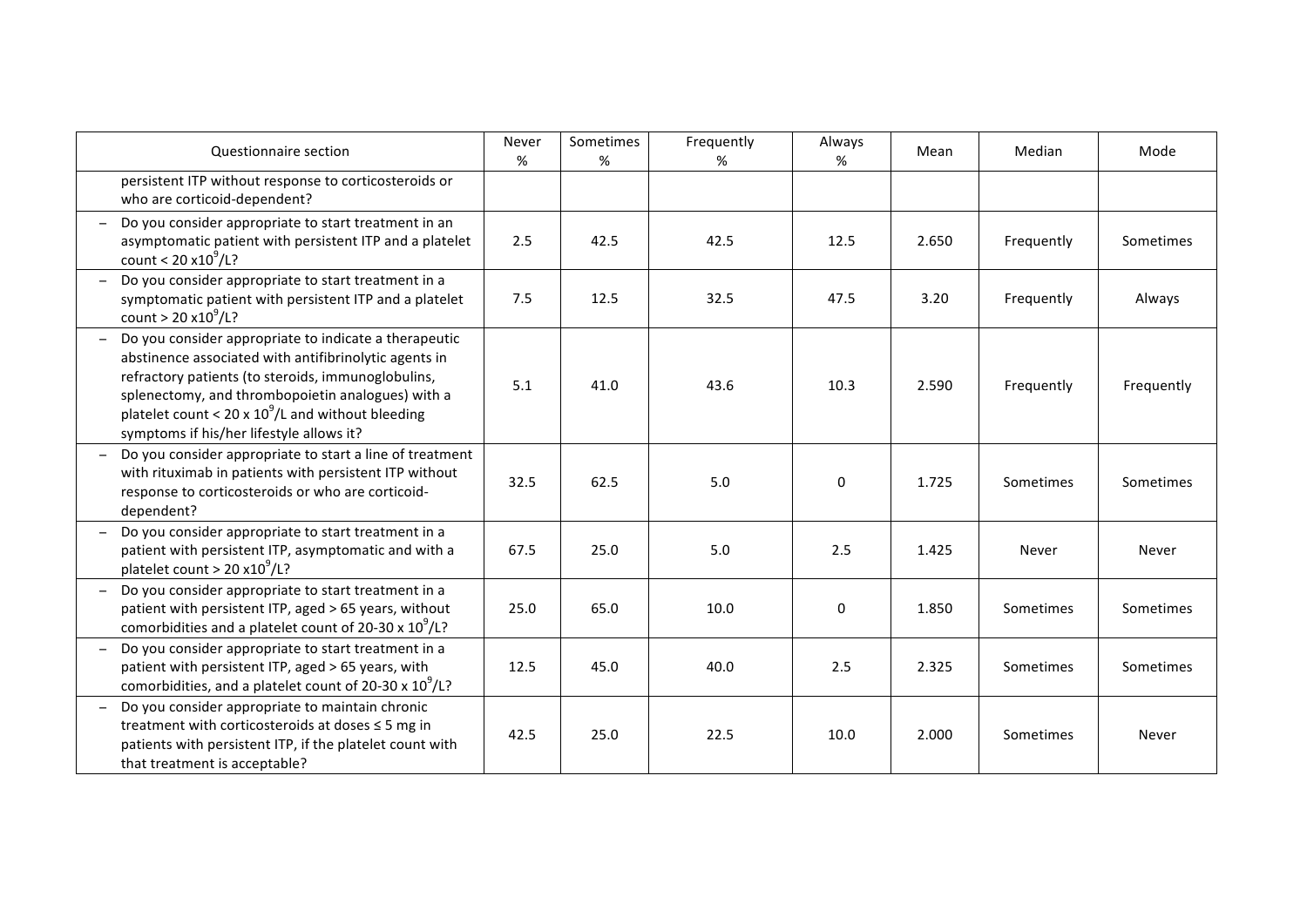| Questionnaire section                                                                                                                                                                                                                                     | Never<br>%   | Sometimes<br>% | Frequently<br>% | Always<br>% | Mean  | Median    | Mode      |
|-----------------------------------------------------------------------------------------------------------------------------------------------------------------------------------------------------------------------------------------------------------|--------------|----------------|-----------------|-------------|-------|-----------|-----------|
| In refractory patients to corticosteroids, splenectomy,<br>rituximab and thrombopoietin analogues, do you<br>consider appropriate to select non-steroidal<br>immunosuppressants in monotherapy as the next<br>treatment option?                           | $\mathbf{0}$ | 55.0           | 40.0            | 5.0         | 2.500 | Sometimes | Sometimes |
| In refractory patients to steroids, splenectomy,<br>rituximab and thrombopoietin analogues, do you<br>consider appropriate to select non-steroidal<br>immunosuppressants in combination with<br>thrombopoietin analogues as the next treatment<br>option? | 12.5         | 47.5           | 35.0            | 5.0         | 2.325 | Sometimes | Sometimes |
| In refractory patients to steroids, splenectomy,<br>rituximab and thrombopoietin analogues, do you<br>consider appropriate to select monotherapy with<br>danazol as the next treatment option?                                                            | 7.5          | 72.5           | 20.0            | 0           | 2.125 | Sometimes | Sometimes |
| In refractory patients to steroids, splenectomy,<br>rituximab and thrombopoietin analogues, do you<br>consider appropriate to select monotherapy with<br>dapsone as the next treatment option?                                                            | 22.5         | 70.0           | 7.5             | 0           | 1.850 | Sometimes | Sometimes |
| In refractory patients to steroids, splenectomy,<br>rituximab and thrombopoietin analogues, do you<br>consider appropriate to select corticosteroids combined<br>with thrombopoietin analogues as the next treatment<br>option?                           | 15.0         | 52.5           | 30.0            | 2.5         | 2.200 | Sometimes | Sometimes |
| In refractory patients to steroids, splenectomy,<br>rituximab and thrombopoietin analogues, do you<br>consider appropriate to select danazol combined with<br>thrombopoietin analogues as the next treatment<br>option?                                   | 25.0         | 70.0           | 5.0             | 0           | 1.800 | Sometimes | Sometimes |
| In refractory patients to steroids, splenectomy,<br>rituximab and thrombopoietin analogues, do you<br>consider appropriate to select dapsone combined with                                                                                                | 47.5         | 50.0           | 2.5             | 0           | 1.550 | Sometimes | Sometimes |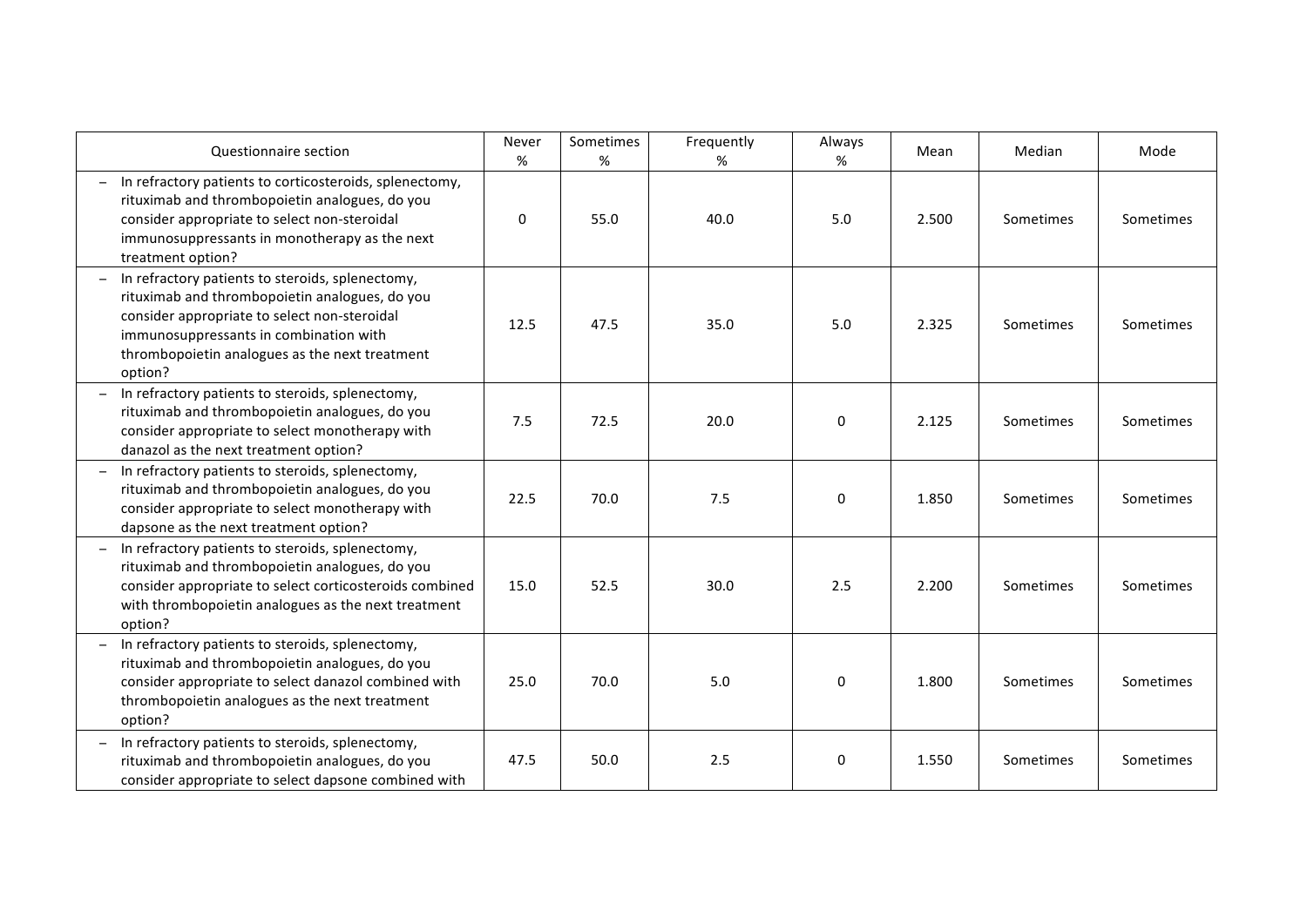| Questionnaire section                                                                                                                                                                       | Never<br>%  | Sometimes<br>% | Frequently<br>% | Always<br>% | Mean  | Median     | Mode       |
|---------------------------------------------------------------------------------------------------------------------------------------------------------------------------------------------|-------------|----------------|-----------------|-------------|-------|------------|------------|
| thrombopoietin analogues as the next treatment<br>option?                                                                                                                                   |             |                |                 |             |       |            |            |
| Follow-up                                                                                                                                                                                   |             |                |                 |             |       |            |            |
| Do you consider mucosal bleeding or severe bleeding as<br>a basic criterion for hospital admission in an adult<br>patient with ITP?                                                         | $\mathbf 0$ | 2.6            | 33.3            | 64.1        | 3.615 | Always     | Always     |
| Do you consider appropriate to educate patients in the<br>recognition of the hemorrhagic symptoms for<br>requesting an appointment for medical consultation?                                | $\mathbf 0$ | 2.5            | 7.5             | 90.0        | 3.875 | Always     | Always     |
| Do you consider appropriate to evaluate every two<br>months a patient with ITP under active treatment with<br>thrombopoietin analogues and a stable platelet count?                         | 7.7         | 35.9           | 43.6            | 12.8        | 2.615 | Frequently | Frequently |
| Do you consider a platelet count <10 x $10^9$ /L without<br>hemorrhage as a basic criterion for hospital admission in<br>an adult patient with ITP?                                         | 17.5        | 45.0           | 25.0            | 12.5        | 2.325 | Sometimes  | Sometimes  |
| Do you consider a platelet count between 20 and 30 x<br>$10^9$ /L without hemorrhage as a basic criterion for<br>hospital admission in an adult patient with ITP?                           | 82.5        | 17.5           | 0               | 0           | 1.175 | Never      | Never      |
| Do you consider appropriate to evaluate every 1 or 2<br>weeks a patient with ITP under active treatment with<br>thrombopoietin analogues and a stable platelet count?                       | 82.5        | 7.5            | 7.5             | 2.5         | 1.300 | Never      | Never      |
| Do you consider appropriate to evaluate monthly a<br>patient with ITP under active treatment of<br>thrombopoietin analogues and a stable platelet count?                                    | 17.9        | 33.3           | 41.0            | 7.7         | 2.385 | Sometimes  | Frequently |
| Do you consider appropriate to evaluate with a<br>frequency higher than 2 months a patient with ITP<br>under active treatment with thrombopoietin analogues<br>and a stable platelet count? | 10.3        | 53.8           | 25.6            | 10.7        | 2.359 | Sometimes  | Sometimes  |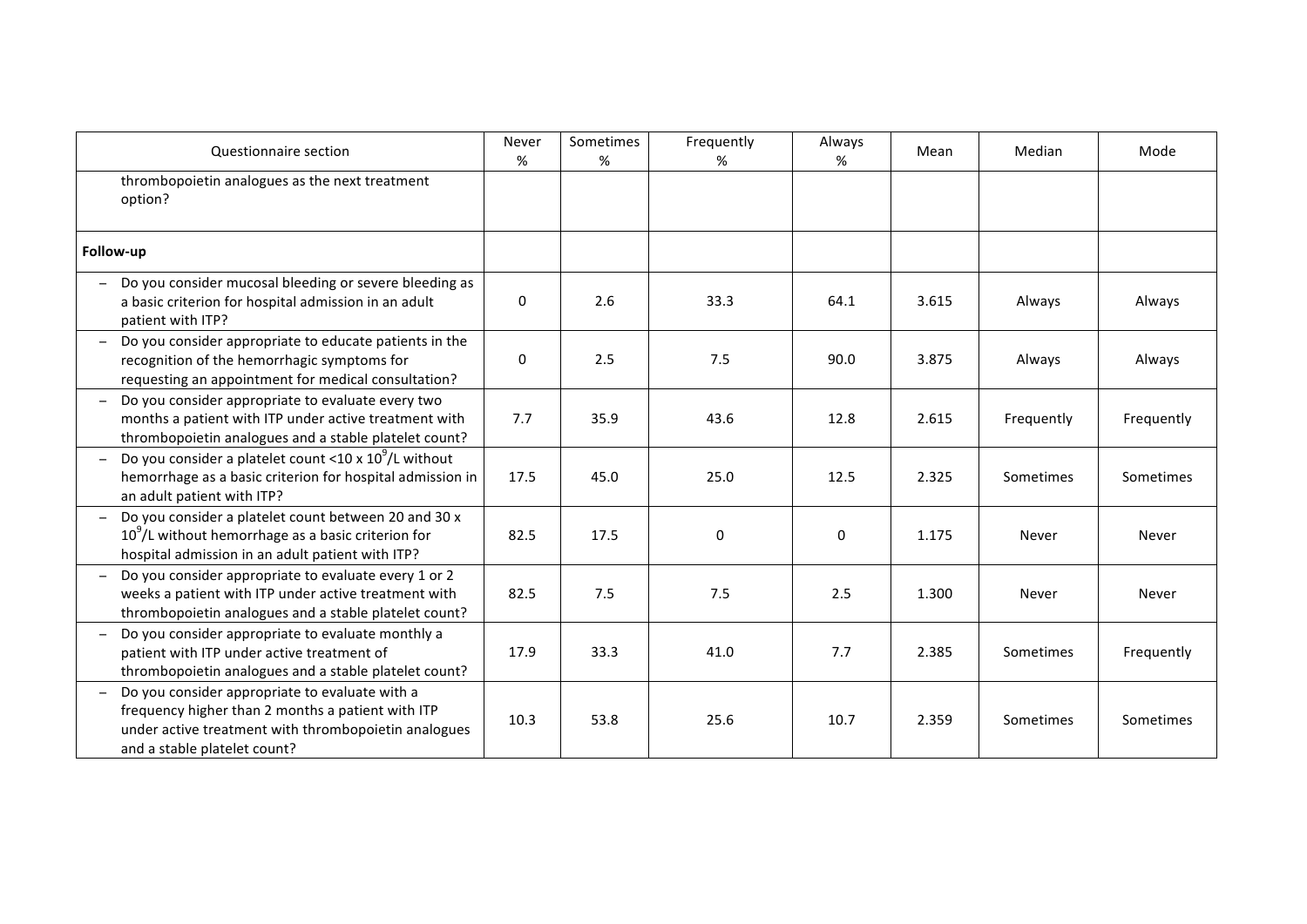| Questionnaire section                                                                                                                                                                  | Never<br>%  | Sometimes<br>% | Frequently<br>% | Always<br>% | Mean  | Median     | Mode       |
|----------------------------------------------------------------------------------------------------------------------------------------------------------------------------------------|-------------|----------------|-----------------|-------------|-------|------------|------------|
| Follow-up (continued)                                                                                                                                                                  |             |                |                 |             |       |            |            |
| Do you consider appropriate to evaluate every 1 or 2<br>weeks a patient with ITP under active treatment (other<br>than TPOa) and a stable platelet count?                              | 71.8        | 17.9           | 10.3            | 0           | 1.385 | Never      | Never      |
| Do you consider it appropriate to evaluate every month<br>a patient with ITP under active treatment (other than a<br>TPOa) and a stable platelet count?                                | 37.5        | 40.0           | 20.0            | 2.5         | 1.875 | Sometimes  | Sometimes  |
| Do you consider it appropriate to evaluate every 2<br>months a patient with ITP under active treatment (other<br>than TPOa) and a stable platelet count?                               | 17.5        | 40.0           | 40.0            | 2.5         | 2.275 | Sometimes  | Sometimes  |
| Do you consider appropriate to evaluate more<br>frequently than every 2 months a patient with ITP under<br>active treatment (other than TPOa) and a stable platelet<br>count?          | 10.0        | 52.5           | 30.0            | 7.5         | 2.350 | Sometimes  | Sometimes  |
| Pregnancy                                                                                                                                                                              |             |                |                 |             |       |            |            |
| Do you consider appropriate to initiate work-up studies<br>to exclude ITP with a platelet count between 50 and <80<br>x $10^9$ /L during pregnancy?                                    | $\mathbf 0$ | 7.5            | 65.0            | 27.5        | 3.200 | Frequently | Frequently |
| Do you consider appropriate to initiate work-up studies<br>to exclude ITP with a platelet count < 50 x $10^9$ /L during<br>pregnancy?                                                  | $\mathbf 0$ | 2.6            | 10.3            | 87.2        | 3.846 | Always     | Always     |
| Do you consider appropriate to start treatment during<br>the first trimester of gestation in a patient with vaginal<br>bleeding and a minimum platelet count < $30 \times 10^9 / L$ ?  | $\pmb{0}$   | 5.0            | 30.0            | 65.0        | 3.600 | Always     | Always     |
| Do you consider appropriate to start treatment during<br>the first trimester of gestation in a patient without<br>vaginal bleeding and a minimum platelet count < 30 x<br>$10^{9}/L$ ? | 10.0        | 35.0           | 32.5            | 22.5        | 2.675 | Frequently | Sometimes  |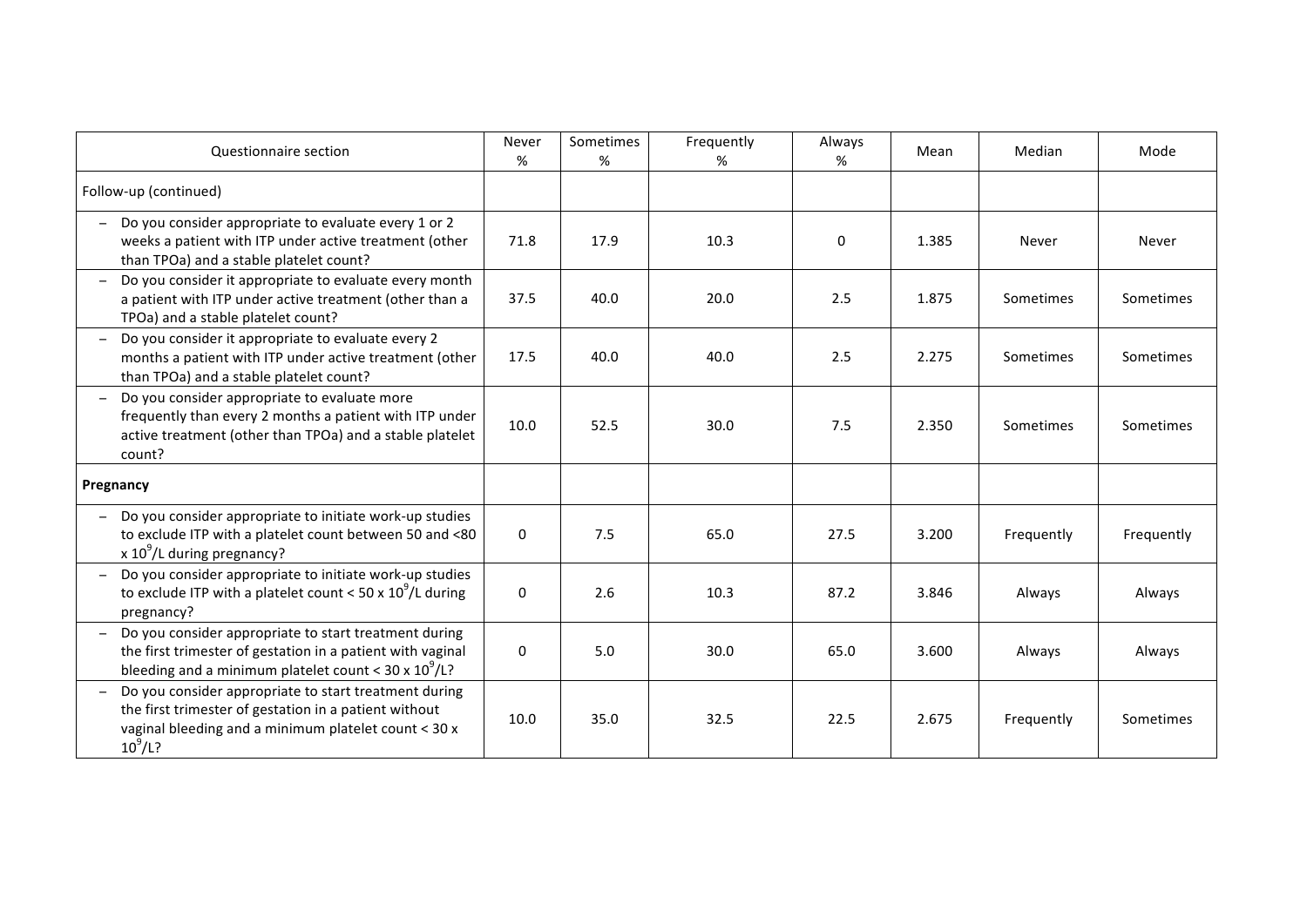| Questionnaire section                                                                                                                                                | Never<br>%  | Sometimes<br>% | Frequently<br>% | Always<br>% | Mean  | Median                 | Mode       |
|----------------------------------------------------------------------------------------------------------------------------------------------------------------------|-------------|----------------|-----------------|-------------|-------|------------------------|------------|
| Pregnancy (continued)                                                                                                                                                |             |                |                 |             |       |                        |            |
| Do you consider it appropriate to perform a vaginal<br>delivery with a platelet count > 80 x $10^9$ /L?                                                              | 7.50        | 10.0           | 32.5            | 50.0        | 3.250 | Frequently -<br>Always | Always     |
| Do you consider appropriate to perform a cesarean<br>section with a platelet count > 50 x $10^9$ /L?                                                                 | 10.0        | 32.50          | 35.0            | 22.5        | 2.700 | Frequently             | Frequently |
| Do you consider appropriate to perform an epidural<br>anesthesia with a platelet count > 80 x $10^9$ /L?                                                             | 0           | 7.50           | 47.5            | 45.0        | 3.375 | Frequently             | Frequently |
| Do you consider appropriate to use steroids instead of<br>immunoglobulins as the treatment of choice in patients<br>with ITP and pregnancy?                          | 5.0         | 37.50          | 42.5            | 15.0        | 2.675 | Frequently             | Frequently |
| Do you consider appropriate to perform a vaginal<br>delivery with a platelet count < 80 x $10^9$ /L?                                                                 | 2.5         | 50.0           | 40.0            | 7.5         | 2.525 | Sometimes              | Sometimes  |
| Do you consider appropriate to perform a cesarean<br>section with a platelet count < $50 \times 10^9$ /L?                                                            | 40.0        | 40.0           | 12.5            | 7.5         | 1.875 | Sometimes              | Never      |
| Do you consider appropriate to perform an epidural<br>anesthesia with a platelet count < 80 x $10^9$ /L?                                                             | 67.5        | 27.5           | 5.0             | 0           | 1.375 | Never                  | Never      |
| Do you consider appropriate to use immunoglobulins<br>instead of steroids as the treatment of choice in patients<br>with ITP and pregnancy?                          | 12.5        | 65.0           | 15.0            | 7.5         | 2.175 | Sometimes              | Sometimes  |
| Emergencies, surgery, and safety                                                                                                                                     |             |                |                 |             |       |                        |            |
| Do you consider platelet transfusion appropriate in case<br>of severe or life-threatening bleeding?                                                                  | $\mathbf 0$ | 7.5            | 32.5            | 60.0        | 3.525 | Always                 | Always     |
| Do you consider appropriate to administer platelet<br>transfusion with previous immunoglobulins?                                                                     | 2.5         | 25.0           | 50.0            | 22.5        | 2.925 | Frequently             | Frequently |
| Do you consider that the use of antifibrinolytic drugs in<br>bleeding is appropriate?                                                                                | 2.5         | 17.5           | 60.0            | 20.0        | 2.975 | Frequently             | Frequently |
| Do you consider appropriate to use of steroids or<br>immunoglobulins in ITP patients without treatment, but<br>with a lower platelet count than that recommended for | 0           | 17.5           | 47.5            | 35.0        | 3.175 | Frequently             | Frequently |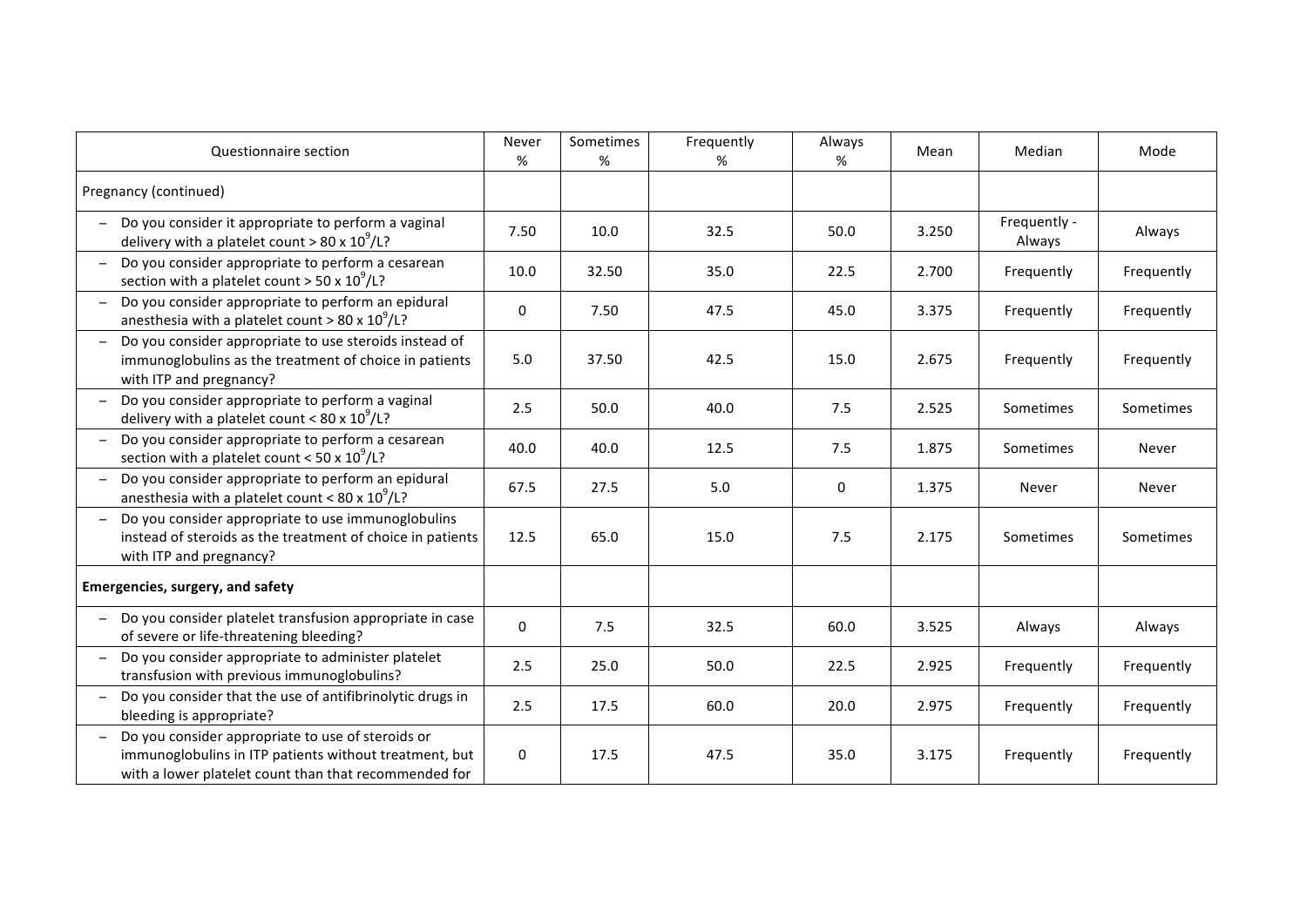| Questionnaire section                                                                                                                                                                                                                                              | Never<br>%   | Sometimes<br>% | Frequently<br>% | Always<br>% | Mean  | Median     | Mode       |
|--------------------------------------------------------------------------------------------------------------------------------------------------------------------------------------------------------------------------------------------------------------------|--------------|----------------|-----------------|-------------|-------|------------|------------|
| an elective surgical procedure?                                                                                                                                                                                                                                    |              |                |                 |             |       |            |            |
| Do you consider it appropriate to use of thrombopoietin<br>receptor agonists in ITP patients without treatment, but<br>with a lower platelet count than that recommended for<br>an elective surgical procedure?                                                    | 5.0          | 37.5           | 52.5            | 5.0         | 2.575 | Frequently | Frequently |
| Do you consider appropriate to use thrombopoietin<br>analogues to prepare the patient for splenectomy?                                                                                                                                                             | $\mathbf 0$  | 37.5           | 50.0            | 12.5        | 2.750 | Frequently | Frequently |
| Do you consider that a platelet count of 30-50 x $10^9$ /L is<br>appropriate for surgery with low bleeding risk (e.g.<br>single tooth extraction, localized biopsies with local<br>anesthesia, etc.)?                                                              | 5.0          | 22.5           | 42.5            | 30.0        | 2.975 | Frequently | Frequently |
| Do you consider that a platelet count of $> 50 \times 10^9$ /L is<br>appropriate for surgery with low bleeding risk (e.g.<br>single tooth extraction, localized biopsies with local<br>anesthesia, etc.)?                                                          | 12.5         | 32.5           | 40.0            | 15.0        | 2.575 | Frequently | Frequently |
| Do you consider adequate to give antiplatelet agents to<br>a patient with ITP from a platelet count > 50 x $10^9$ /L?                                                                                                                                              | 0.00         | 5.0            | 60.0            | 35.0        | 3.300 | Frequently | Frequently |
| Do you consider anticoagulant treatment appropriate in<br>an ITP patient from a platelet count > 50 x $10^9$ /L?                                                                                                                                                   | $\mathbf{0}$ | 12.5           | 50.0            | 37.5        | 3.250 | Frequently | Frequently |
| Do you consider appropriate to use thrombopoietin<br>receptor agonists in ITP patients without active<br>treatment, known responders to steroids and/or<br>immunoglobulins, with a platelet count lower than that<br>recommended for elective surgical procedures? | 42.5         | 42.5           | 15.0            | 0.0         | 1.725 | Sometimes  | Never      |
| Do you consider appropriate to use, in patients with ITP,<br>the same criteria for secondary prophylaxis with<br>anticoagulants or antiplatelet agents than in patients<br>without ITP?                                                                            | 22.5         | 30.0           | 37.5            | 10.0        | 2.350 | Sometimes  | Frequently |
| Do you consider adequate to give antiplatelet agents to<br>a patient with ITP from a platelet count 30-50 x $10^9$ /L?                                                                                                                                             | 15.0         | 55.0           | 27.5            | 2.5         | 2.175 | Sometimes  | Sometimes  |